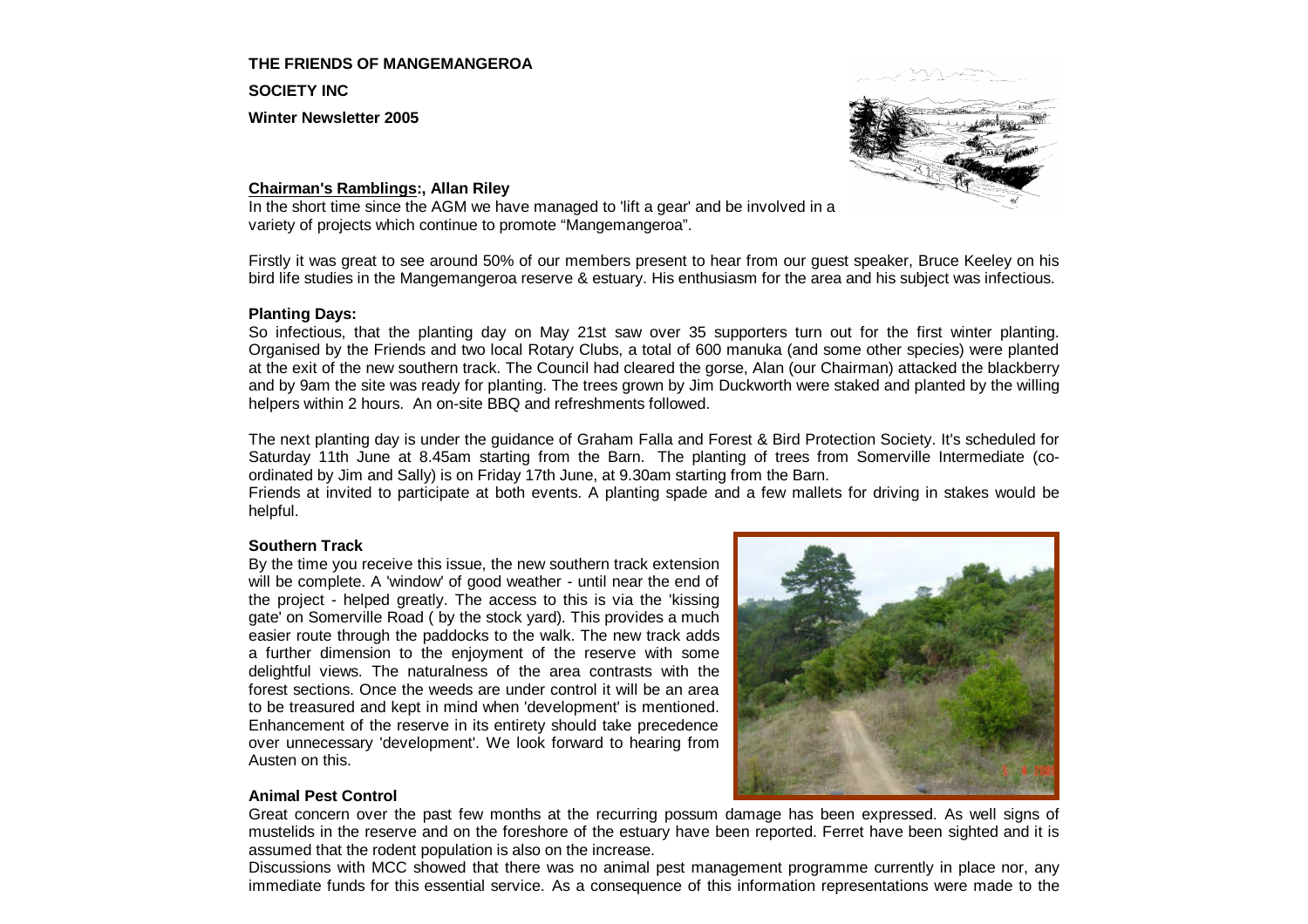still, in our opinion, needs further work. It will now form a basis on which can be built a more appropriate plan. To that end, several members have formed a working group from which will come recommendations, and some reworded sections, to bring to the next meeting with the Manukau Parks team. From this we hope to have a document from which restoration can be managed, through planned development, in a step-like manner, by Council, and the various groups interested in the reserve.



## Plant of the Season: Fuchsia; *Fuchsia excorticata*  **Kotukutuku**

The specimen in the reserve is thriving almost on the waters edge, the almost black ripe berry providing an excellent food source for birds. The Maori called this berry the konini. Early settlers of Howick also used this berry to supplement their diet. Fuchsia was once plentiful in the bush but now the one mature specimen near the waters edge seems to be the only fruiting specimen still producing flowers. Young fuchsia can be found growing along the track where the seeds have landed on the exposed ground. Fuchsia is a possum favourite.

Leaves of the fuchsia may be toothed but the younger specimens tend to be larger, with smooth edges. Fuchsias are one of the few deciduous native plants of the New Zealand bush but the specimen in the reserve does not appear to lose all its foliage over winter.

The most obvious identification feature of the fuchsia is the bark; a light tan colour, of a papery nature, peeling off in strips.

The flower is most attractive, being produced during July/August. These develop from the stems/branches. Fuchsia are unusual in that they have two forms of flower – hermaphrodite flowers and female flowers. The pollen on the hermaphrodite flower is a deep blue – a most unusual pollen colour. Only one type of flower is produced on any one tree.



## **Bird of the Season: Silvereye or Tauhou** by Graham Falla

Other common names for this bird are waxeye, white-eye and blightbird. At 12cm the silvereye (Zosterops lateralis) is only 1 cm longer than the little riroriro. Colourful plumage makes it easy to recognize, with an artistic blend of green on the head and back, light brown along the sides and pale grey underneath. The vivid white eye-ring is very distinctive.

The silvereye is seldom silent, especially when moving in flocks outside the breeding season. Birds in the flock seem to carry on a constant

commentary of soft, plaintive- sounding cries that announce their presence. They do not mind an audience and provide plenty of entertainment with their acrobatic agility. During nesting the cock bird proclaims his territory with a tuneful, trilling song.

A nesting pair will build a finely-woven structure that is often easy to see. Up to four eggs make a clutch and nesting may occur three times in a season between August and February. The chicks thrive on a mixed diet of insects, fruit,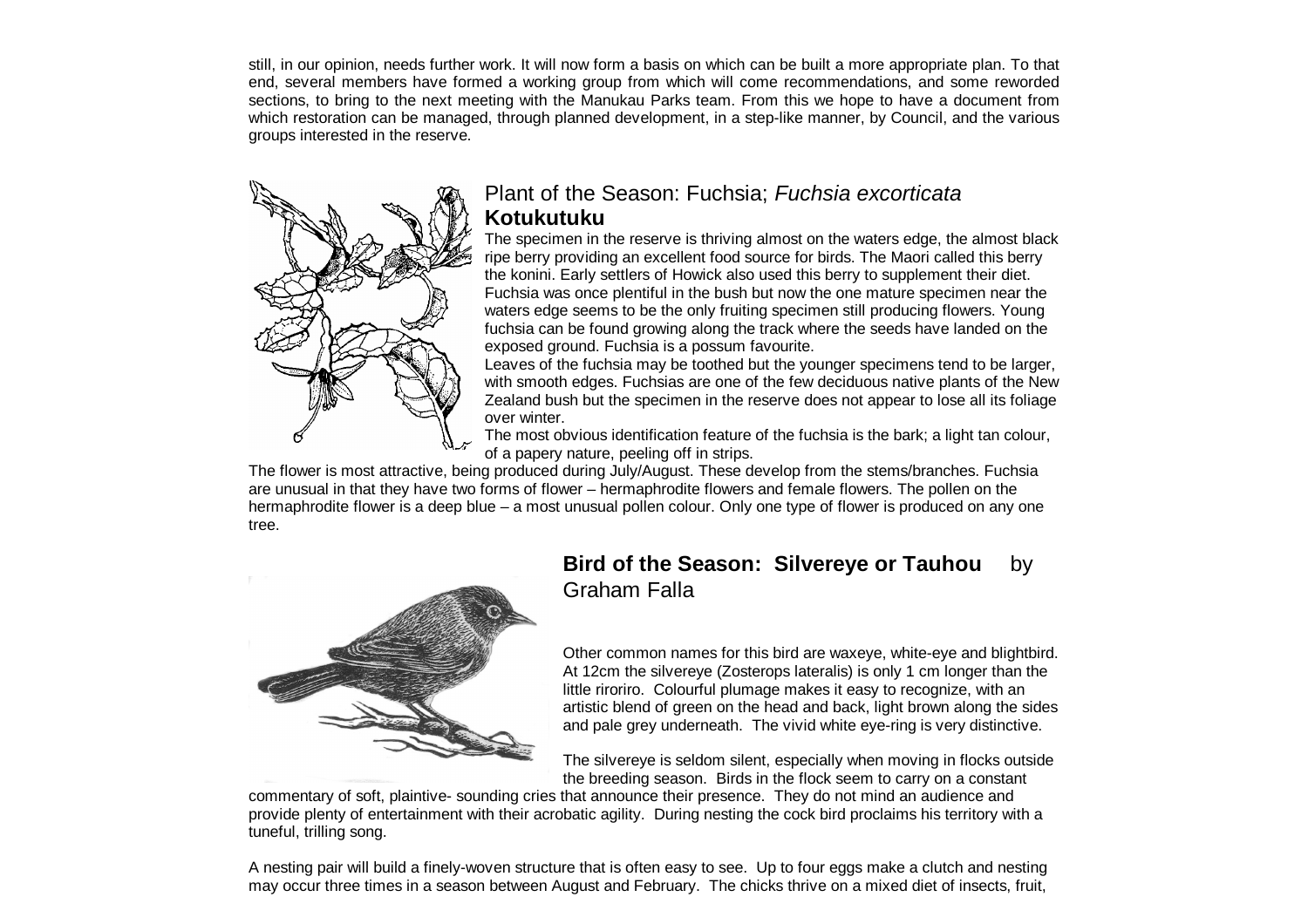# **Weedology**

By Austen Gate and Sally Barclay**.**

*In yonder copse the privets grow The wandering Jew is creeping low The ginger flowering round the edge And strangling vines in every wedge On every piece of idle soil They hinder, smother, taint and spoil, The bushland's scathed, and pasture weak. Is this the kind of land we seek? A.Esler. 1991*

### **Weeds: what is a weed? It's a plant out of place in its local environment**

**Restoration Plan**: Manukau City Council (MCC) has recently issued a detailed plan for the restoration and enhancement of the Mangemangeroa Reserve. Friends of Mangemangeroa (F.O.M) has a partnership agreement with MCC Parks and a prime objective is to control weeds invading the reserve and its extensions to the Chisbury Reserve at the northern end. This has been formally incorporated into the Restoration Plan for the Mangemangeroa. The last revision of this plan was in Feb this year (2005). Interested members should have a look at this plan through one of your committee members, local information centre, or local library.

**Plant Aliens**: Several areas in the reserve and the extensions **north** to Shelly Park carry heavy populations of undesirable plants. The partnership arrangement with MCC seeks to control and eradicate a number of these. As well, education of the public in weed identification, and where practical, help with removal of these weeds is one project we are trialling this year. The track where these aliens can best be identified  $\&$ manually removed is at the **northern** end. There is a host of undesirable alien invaders which are out of place, in what was original natural and unadulterated bush. A trained eye can identify many alien plants e.g. plectranthus, wild ginger, Woolly nightshade, Privet, Inkweed etc.

Weed Survey: The weed survey, in the plan, commences at the northern end with reference to the Chisbury Reserve which includes a large triangular area of natural bush extending from Chisbury Drive to the estuary. The reserve is threatened by alien plant invasion from housing development, particularly on the south side, which borders the old farm gate area. This invasion carries on to the farm gate area where there are most of the aforesaid weeds. What was originally farmed has been turned into upmarket housing with adjacent grassed area. This is a great place to illustrate the way in which adjacent properties can threaten the natural bush. It provides an opportunity to identify the weeds in various stages of growth.